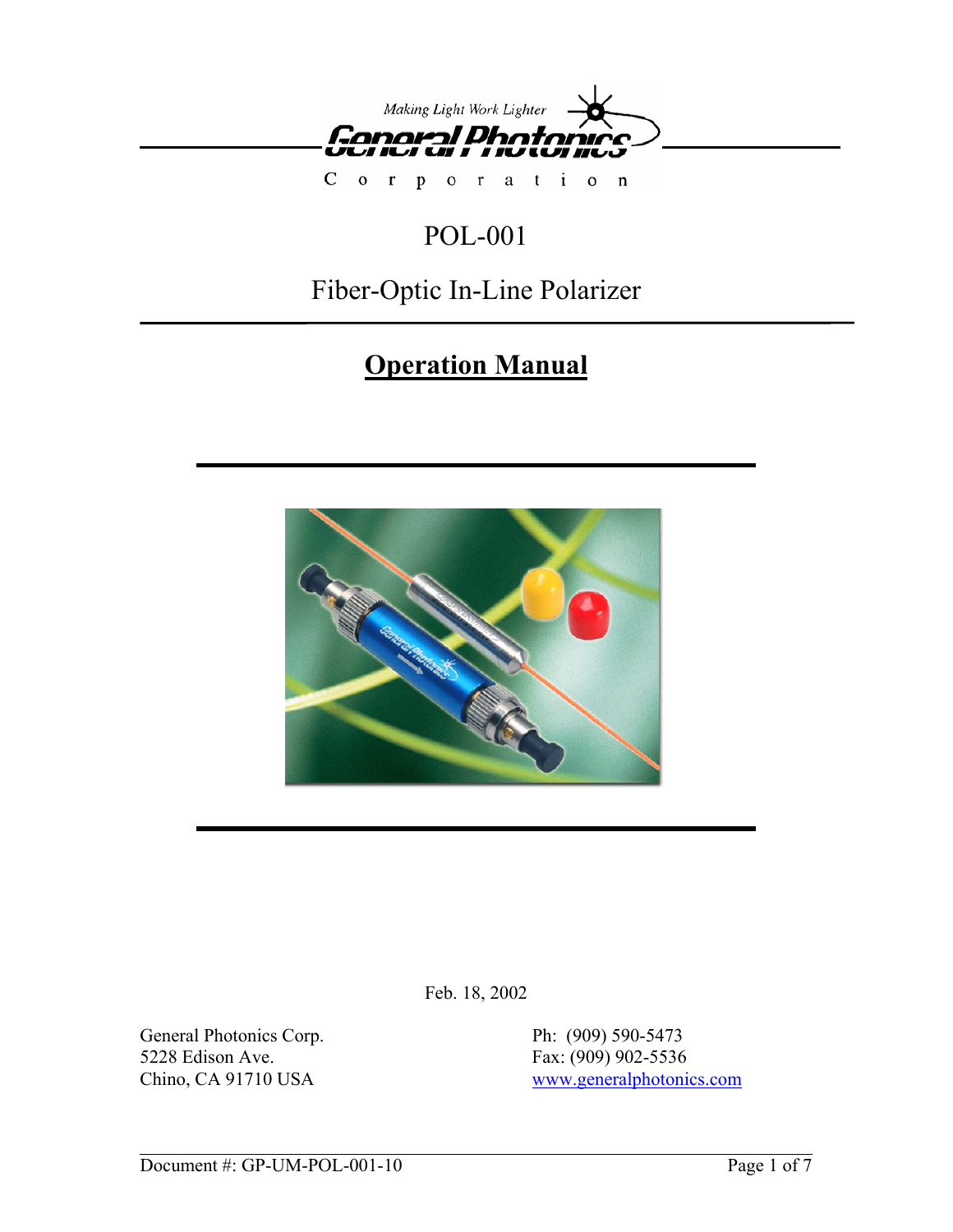# **Table of Contents:**

|                      | Section 1.0 Specifications        | 3 |
|----------------------|-----------------------------------|---|
| Section 2.0 Overview |                                   |   |
|                      | Section 3.0 Feature Description   | 5 |
|                      | Section 4.0 Operation Instruction |   |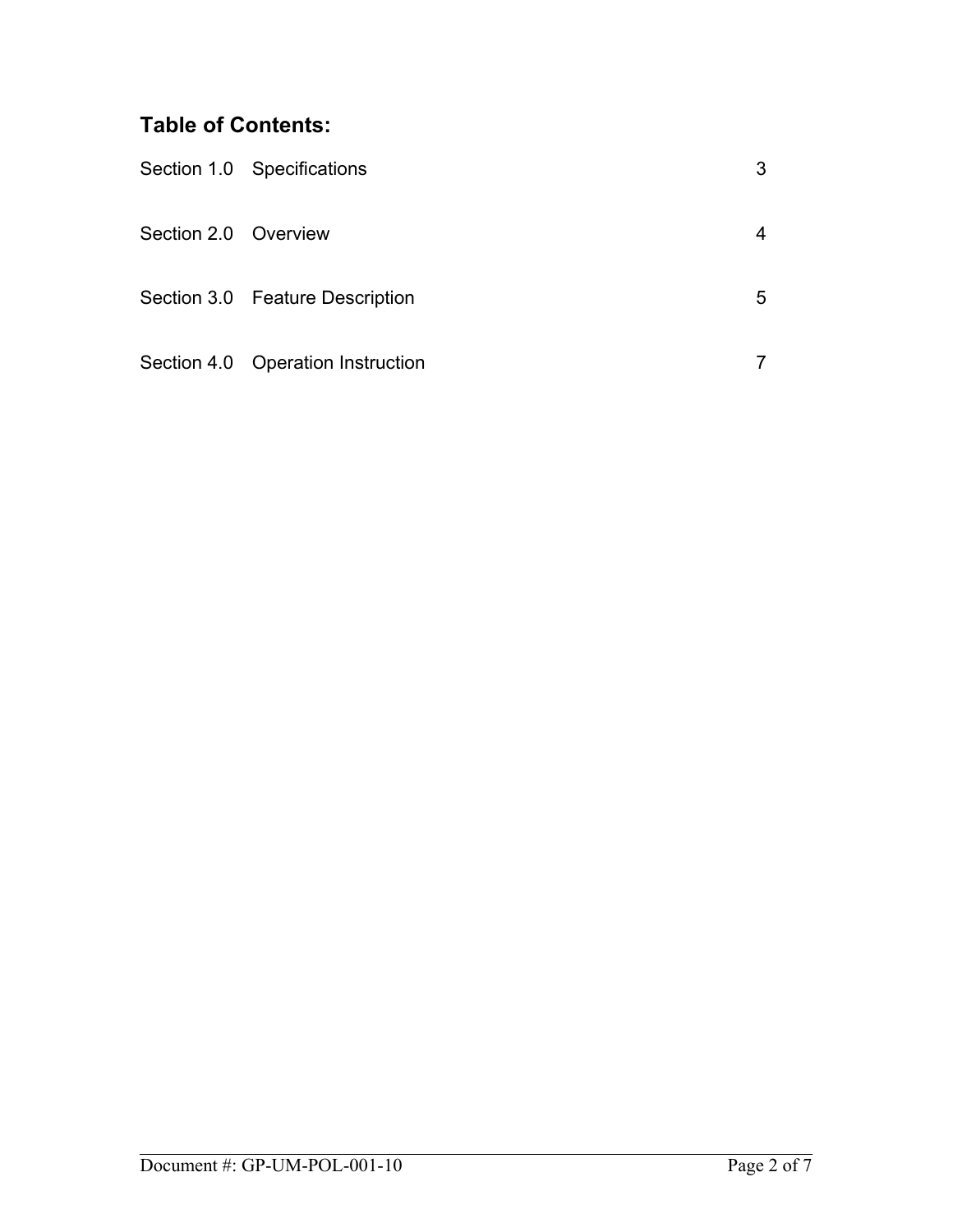# **Section 1.0 Specifications:**

## *Optical Characteristics:*

Center Operating Wavelength 1550 nm or 1310 nm Operating Wavelength Range  $±50$  nm

Optical Return Loss 55 dB min. Optical Power Handling 300 mW

Insertion Loss **0.3 dB** typical, 0.5 dB max. (without connectors) Extinction Ratio **SM/SM:** 40 dB Typ., 30 dB min. SM, PM/PM: >25 dB (Premier Grade) >22 dB (Grade A)

## *Physical Features:*

Fiber Pigtail Length 1 meter Fiber Type Single mode or PM Fiber I/O Connectors FC, SC Fiber Connector Polish PC/APC

Package Dimensions 32 mm (L) x 5.5 mm (Dia.) (pigtailed) 65 mm (L) x 9.5 mm (Dia.) (No Tail)

## *Environmental Characteristics:*

| <b>Operating Temperature</b> | $0^{\circ}$ C to 70 $^{\circ}$ C    |  |
|------------------------------|-------------------------------------|--|
| Storage Temperature          | -40 $^{\circ}$ C to 85 $^{\circ}$ C |  |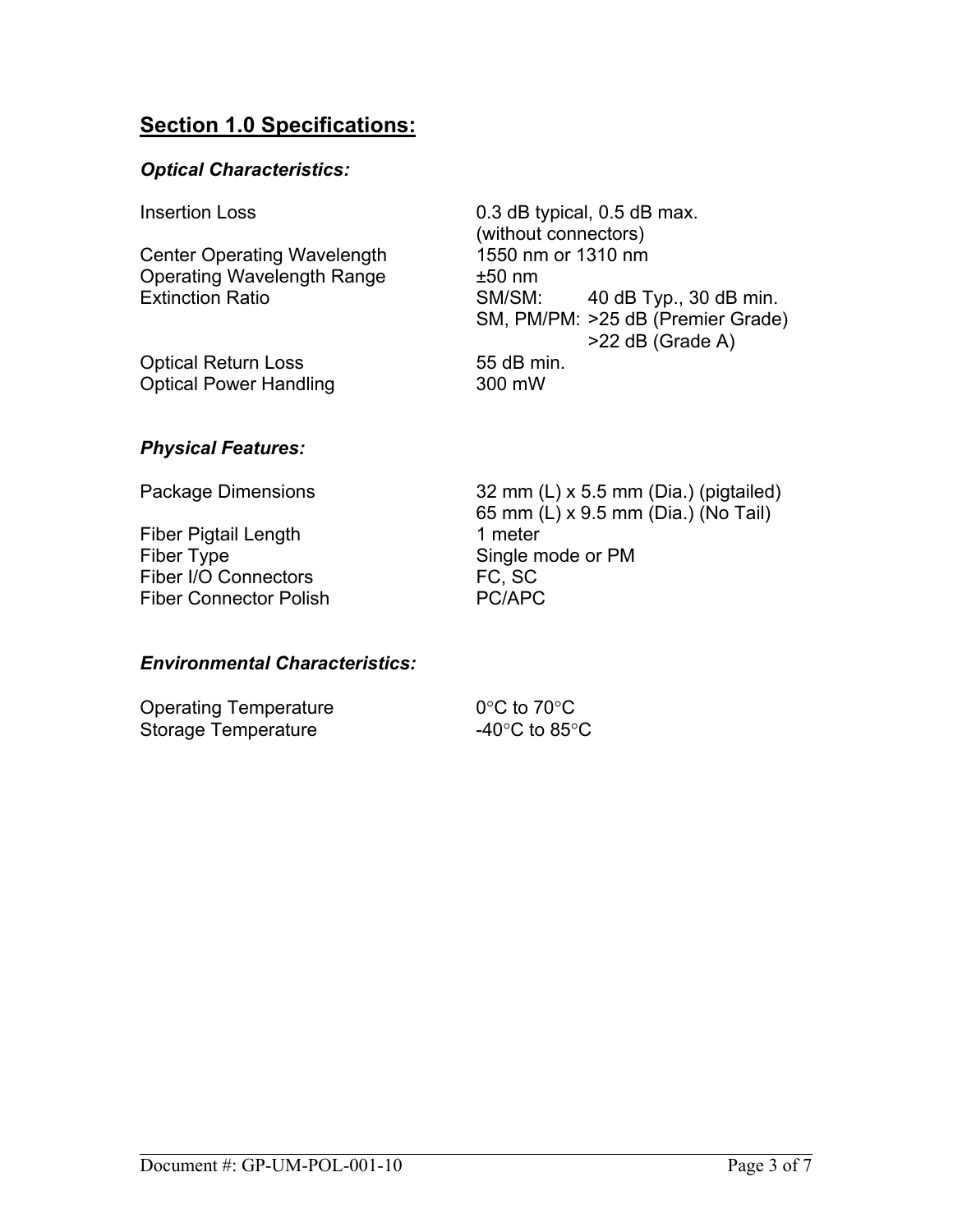## **Section 2.0 Product Overview:**

POL-001 is an in-line polarizer designed for fiber-optic networks and measurement applications. Applications include polarization monitoring and control, SNR monitoring, PMD monitoring, spectrum filtering and control, polarization extinction ratio improvement, fiber laser mode-locking, and polarization interferometry. In analog fiber optic links where optical amplifiers are used, POL-001 can be used to eliminate ASE noises from the un-wanted polarization to reduce the system noise floor. When combined with a polarization controller, POL-001 can function as a variable optical intensity attenuator to adjust the optical power in the fiber. POL-001 offers low insertion loss, low back reflection, and high extinction ratio in a compact package, as shown in Fig. 1. POL-001 inserts a high extinction ratio micropolarizer into a fiber-optic path to ensure high optical performance and stability. POL-001 is an ideal tool to create or analyze polarized light source for optical measurement, device characterization, network monitoring, optical power adjustment, modulator input light control, and other polarization related applications.



Figure 1 POL-001 in-line fiber polarizer.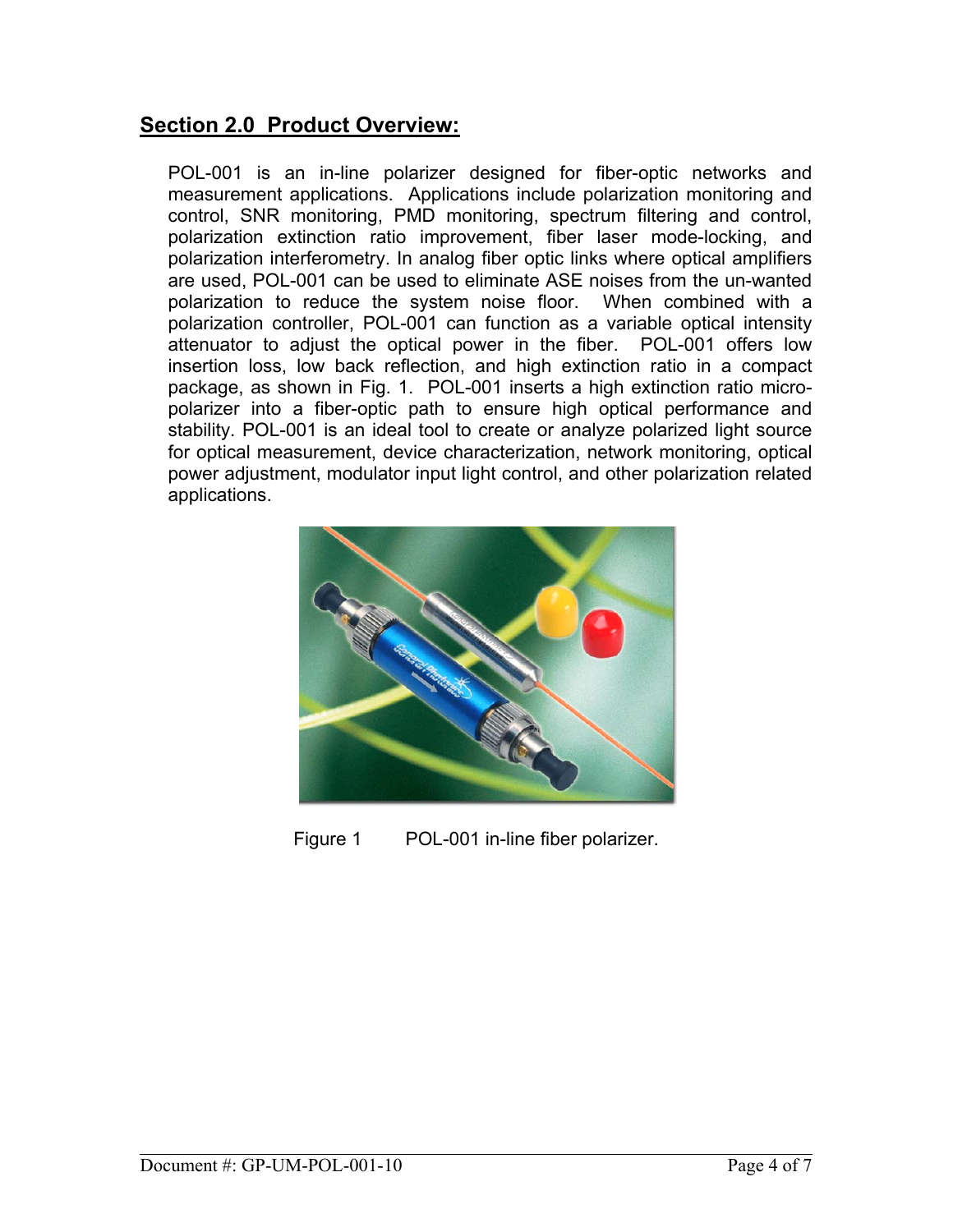# **Section 3.0 Feature Descriptions:**

## **Warning:**

 **Handle the optical fibers with care. Excessive force or bending may damage fiber pigtails and leads to high insertion loss and poor extinction ratio.** 

### **Pigtail vs. No-tail:**

POL-001 in-line polarizer has two package options: fiber pigtailed and "no-tail" versions. The pigtailed version has input/output fibers attached to the package, and no-tail version has two fiber connectors mounted directly on the package.

No-tail in-line polarizer is ideal for applications where extra fiber length is redundant and numerous fiber jumpers or connections are already in the system.

The pigtailed in-line polarizers are ideal for fiber systems that require optical components spliced to the networks or additional fiber is required to bridge the length gap. Pigtailed polarizer provides flexibility in device mounting and installing. The pigtail length is typically 1-2 meters each side. Fiber buffer/jacket diameter can be specified by user.

## **Pigtail fiber type**

The pigtailed in-line polarizers have three types of input/output fiber combinations: single mode to single mode (SM/SM), single mode to polarization maintaining fiber (SM/PM), and polarization maintaining to polarization maintaining fiber (PM/PM).

SM/SM fiber pigtailed in-line polarizer operates bi-directionally. The input and output ports are interchangeable unless user specifies special connector combinations for the input/output fiber pigtails.

SM/PM fiber pigtailed in-line polarizer has the transmission axis of the polarizer aligned to the slow axis of the polarization maintaining fiber. The output PM fiber is also keyed to the slow axis at the connector. Both SM and PM fibers are clearly marked before shipment.

PM/PM fiber pigtailed in-line polarizer has the polarizer transmission axis aligned to the slow axes of both PM fibers. Although the PM/PM in-line polarizer is also bi-directional, it is recommended that user connect the device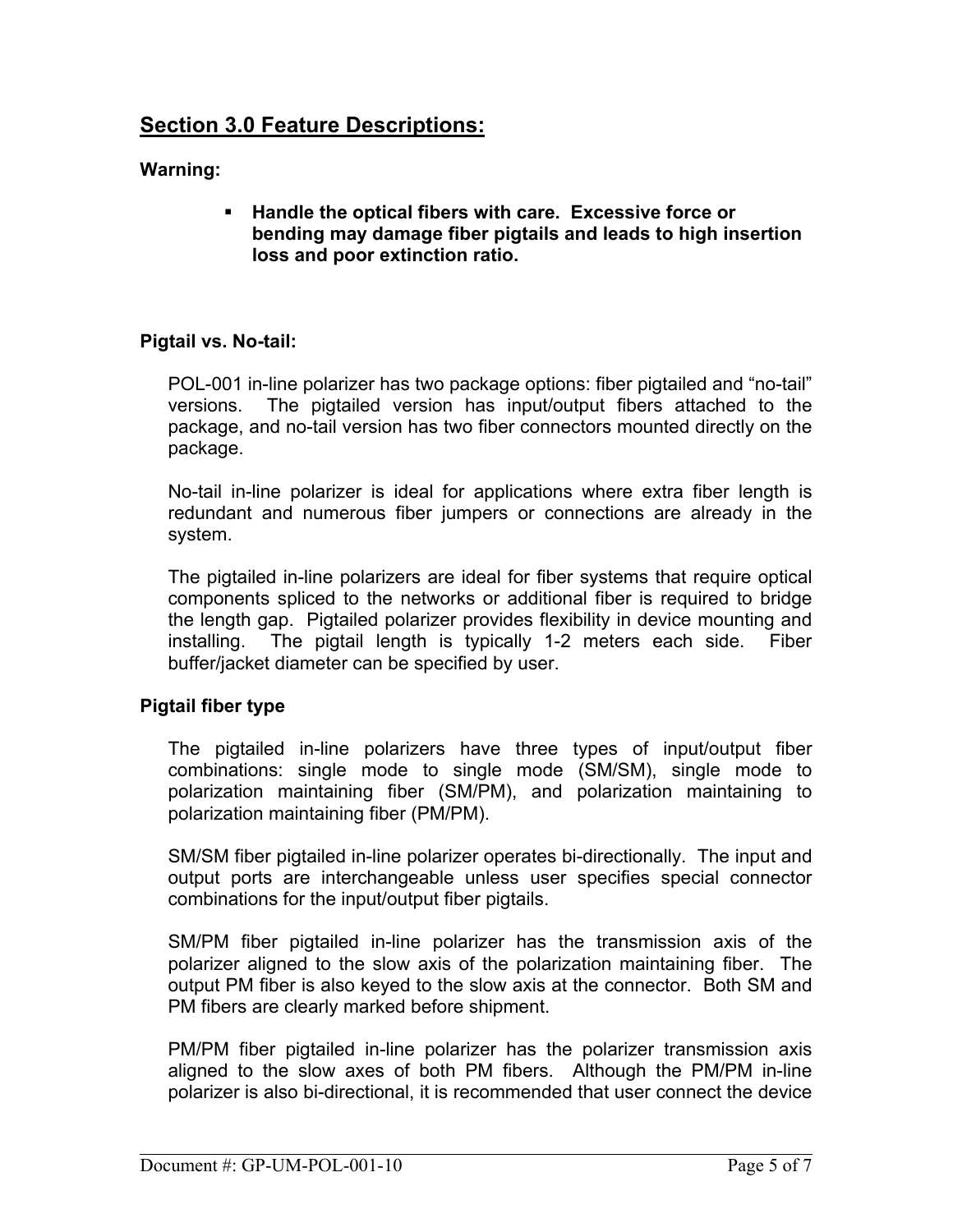according to the specified input and output direction to ensure the best extinction ratio. The input and output PM fibers are marked before shipment.

#### **Fiber connectors:**

Fiber connectors can either be FC/PC, SC/PC, or FC/APC per customer's specifications.

Before each connection, fiber connectors should be cleaned using industry standard fiber connector cleaning methods.